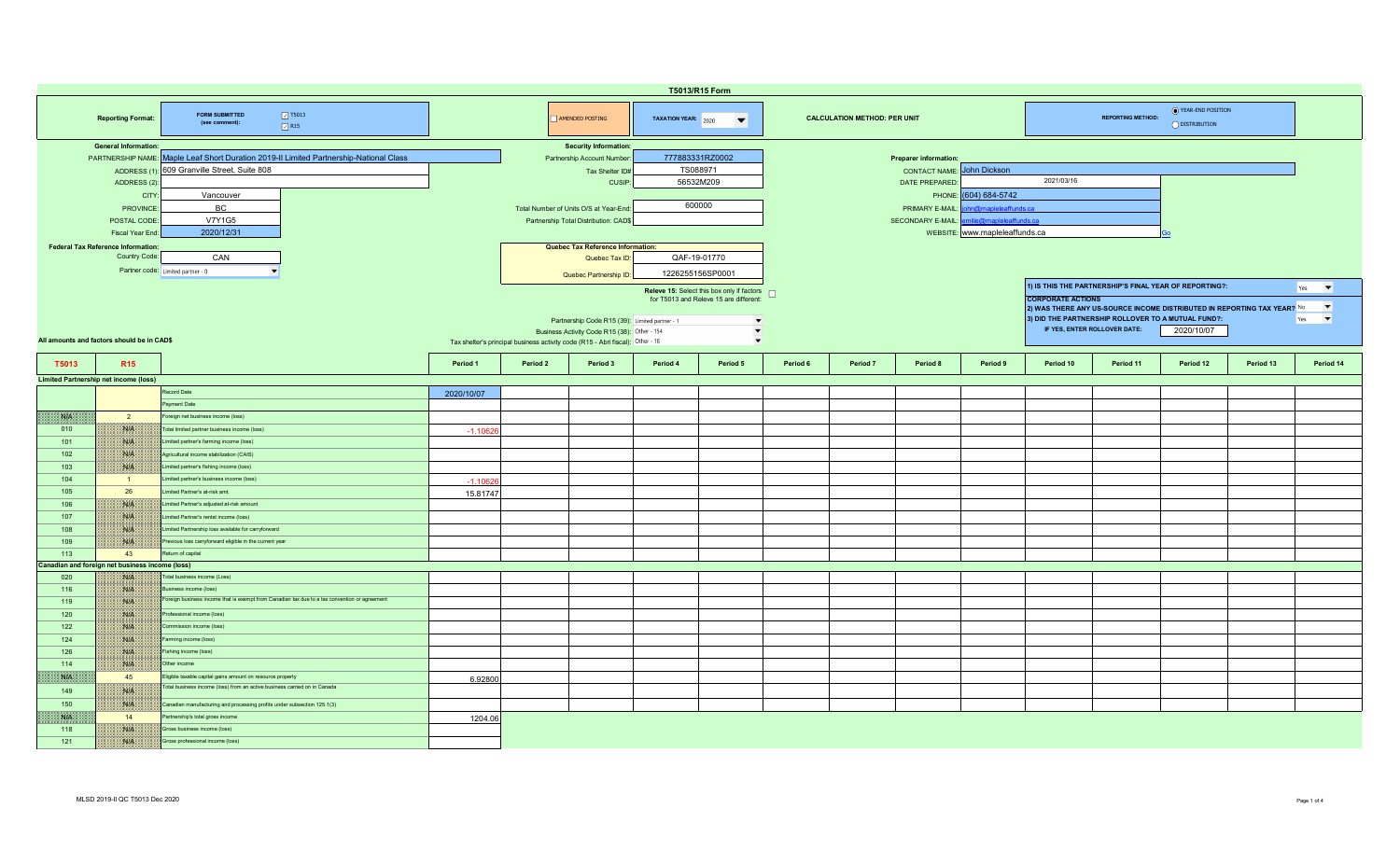| T5013                         | R <sub>15</sub>                                                               |                                                                                                 | Period 1 | Period 2 | Period 3 | Period 4 | Period 5 | Period 6 | Period 7 | Period 8 | Period 9 | Period 10 | Period 11 | Period 12 | Period 13 | Period 14 |
|-------------------------------|-------------------------------------------------------------------------------|-------------------------------------------------------------------------------------------------|----------|----------|----------|----------|----------|----------|----------|----------|----------|-----------|-----------|-----------|-----------|-----------|
| 123                           |                                                                               | Gross commission income (loss)                                                                  |          |          |          |          |          |          |          |          |          |           |           |           |           |           |
| 125                           | ma                                                                            | Gross farming income (loss)                                                                     |          |          |          |          |          |          |          |          |          |           |           |           |           |           |
| 127                           | NIK                                                                           | Gross fishing income (loss)                                                                     |          |          |          |          |          |          |          |          |          |           |           |           |           |           |
|                               | >>> Canadian and foreign net business income (loss) - Jurisdiction Allocation |                                                                                                 |          |          |          |          |          |          |          |          |          |           |           |           |           |           |
| $\blacktriangledown$          |                                                                               |                                                                                                 |          |          |          |          |          |          |          |          |          |           |           |           |           |           |
| $\overline{\phantom{a}}$      |                                                                               |                                                                                                 |          |          |          |          |          |          |          |          |          |           |           |           |           |           |
| $\overline{\phantom{0}}$      |                                                                               |                                                                                                 |          |          |          |          |          |          |          |          |          |           |           |           |           |           |
| $\blacktriangledown$          |                                                                               |                                                                                                 |          |          |          |          |          |          |          |          |          |           |           |           |           |           |
| $\blacktriangledown$          |                                                                               |                                                                                                 |          |          |          |          |          |          |          |          |          |           |           |           |           |           |
| $\blacktriangledown$          |                                                                               |                                                                                                 |          |          |          |          |          |          |          |          |          |           |           |           |           |           |
| $\overline{\phantom{0}}$      |                                                                               |                                                                                                 |          |          |          |          |          |          |          |          |          |           |           |           |           |           |
|                               |                                                                               | Canadian and foreign investments and carrying charges                                           |          |          |          |          |          |          |          |          |          |           |           |           |           |           |
| 110                           | 3 <sup>5</sup>                                                                | Canadian and foreign net rental income (loss)                                                   |          |          |          |          |          |          |          |          |          |           |           |           |           |           |
| 111                           | $\overline{4}$                                                                | oreign net rental income (loss)                                                                 |          |          |          |          |          |          |          |          |          |           |           |           |           |           |
|                               | Nik                                                                           |                                                                                                 |          |          |          |          |          |          |          |          |          |           |           |           |           |           |
| 112                           |                                                                               | Foreign net rental income that is exempt from Canadian tax due to a tax convention or agreement |          |          |          |          |          |          |          |          |          |           |           |           |           |           |
| 117                           | ma                                                                            | Gross Canadian and foreign rental income                                                        |          |          |          |          |          |          |          |          |          |           |           |           |           |           |
| 128                           | $\overline{7}$                                                                | nterest from Canadian sources                                                                   | 0.00201  |          |          |          |          |          |          |          |          |           |           |           |           |           |
| 146                           | 7 <sup>7</sup>                                                                | Other investment income                                                                         |          |          |          |          |          |          |          |          |          |           |           |           |           |           |
| $128 + 146$                   | Total of 7                                                                    |                                                                                                 | 0.0020   |          |          |          |          |          |          |          |          |           |           |           |           |           |
| 129                           | 6B                                                                            | Actual amount of dividends (other than eligible dividends)                                      |          |          |          |          |          |          |          |          |          |           |           |           |           |           |
| 132                           | <b>6A</b>                                                                     | Actual amount of eligible dividends                                                             |          |          |          |          |          |          |          |          |          |           |           |           |           |           |
| 135                           | 8                                                                             | oreign dividend and interest income                                                             |          |          |          |          |          |          |          |          |          |           |           |           |           |           |
| 137                           | 13                                                                            | susiness investment loss                                                                        |          |          |          |          |          |          |          |          |          |           |           |           |           |           |
| 145                           | <b>15B</b>                                                                    | Dividend rental arrangement compensation payments                                               |          |          |          |          |          |          |          |          |          |           |           |           |           |           |
| 210                           | <b>15A</b>                                                                    | Total carrying charges                                                                          |          |          |          |          |          |          |          |          |          |           |           |           |           |           |
|                               |                                                                               | >>> Canadian and foreign investments and carrying charges - Jurisdiction allocation             |          |          |          |          |          |          |          |          |          |           |           |           |           |           |
| $\blacktriangledown$          |                                                                               |                                                                                                 |          |          |          |          |          |          |          |          |          |           |           |           |           |           |
| $\blacktriangledown$          |                                                                               |                                                                                                 |          |          |          |          |          |          |          |          |          |           |           |           |           |           |
| $\blacktriangledown$          |                                                                               |                                                                                                 |          |          |          |          |          |          |          |          |          |           |           |           |           |           |
| $\blacktriangledown$          |                                                                               |                                                                                                 |          |          |          |          |          |          |          |          |          |           |           |           |           |           |
| $\blacktriangledown$          |                                                                               |                                                                                                 |          |          |          |          |          |          |          |          |          |           |           |           |           |           |
| $\overline{\phantom{a}}$      |                                                                               |                                                                                                 |          |          |          |          |          |          |          |          |          |           |           |           |           |           |
| Other amounts and information |                                                                               |                                                                                                 |          |          |          |          |          |          |          |          |          |           |           |           |           |           |
| 030                           | <b>BAYA</b>                                                                   | Total capital gain (loss)                                                                       |          |          |          |          |          |          |          |          |          |           |           |           |           |           |
| 151                           | 10                                                                            | Capital gains (losses) [R15: used to calculate the deduction]                                   |          |          |          |          |          |          |          |          |          |           |           |           |           |           |
| 151                           | 12                                                                            | Capital gains (losses) [R15: not used to calculate the deduction]                               |          |          |          |          |          |          |          |          |          |           |           |           |           |           |
|                               |                                                                               |                                                                                                 | 13.85600 |          |          |          |          |          |          |          |          |           |           |           |           |           |
| 159                           | $-11$                                                                         | Capital gains reserve                                                                           |          |          |          |          |          |          |          |          |          |           |           |           |           |           |
| 040                           | 5 <sub>5</sub>                                                                | Capital cost allowance                                                                          |          |          |          |          |          |          |          |          |          |           |           |           |           |           |
|                               | 9                                                                             | Patronage dividends from a cooperative                                                          |          |          |          |          |          |          |          |          |          |           |           |           |           |           |
| <b>SUP</b>                    | 16                                                                            | Quebec income tax withheld at source                                                            |          |          |          |          |          |          |          |          |          |           |           |           |           |           |
| <b>SHA</b>                    | 34                                                                            | R15: Exploration expenses - Northern Quebec                                                     |          |          |          |          |          |          |          |          |          |           |           |           |           |           |
| <b>BAR</b>                    | 21B                                                                           | nvestment tax credit (R15 only: Other Property)                                                 |          |          |          |          |          |          |          |          |          |           |           |           |           |           |
| <b>SAFE</b>                   | 24A                                                                           | Member Corp's share of debt                                                                     |          |          |          |          |          |          |          |          |          |           |           |           |           |           |
| SS P                          | 24B                                                                           | lember Corp's share of qualified property                                                       |          |          |          |          |          |          |          |          |          |           |           |           |           |           |
| <b>SALE</b>                   | <b>24C</b>                                                                    | Member Corp's share of total assets                                                             |          |          |          |          |          |          |          |          |          |           |           |           |           |           |
| <b>SALE</b>                   | 27                                                                            | imited Partnership Loss                                                                         |          |          |          |          |          |          |          |          |          |           |           |           |           |           |
|                               | 32                                                                            | Exploration exp. Incurred in Quebec                                                             |          |          |          |          |          |          |          |          |          |           |           |           |           |           |
| <b>SUP</b>                    | 33                                                                            | Surface mining/oil&gas exploration exp. in Quebec                                               |          |          |          |          |          |          |          |          |          |           |           |           |           |           |
| NB.                           | 35-28                                                                         | Amt. Of assistance corresponding to exp. Reported in 28 on R15                                  |          |          |          |          |          |          |          |          |          |           |           |           |           |           |
| NA                            | 35-29                                                                         | Amt. Of assistance corresponding to exp. Reported in 30 on R15                                  |          |          |          |          |          |          |          |          |          |           |           |           |           |           |
| <b>SALE</b>                   | 35-30                                                                         | Amt. Of assistance corresponding to exp. Reported in 32 on R15                                  |          |          |          |          |          |          |          |          |          |           |           |           |           |           |
| <b>SALE</b>                   |                                                                               |                                                                                                 |          |          |          |          |          |          |          |          |          |           |           |           |           |           |
|                               | $35 - 32$                                                                     | Amt. Of assistance corresponding to exp. Reported in 33 on R15                                  |          |          |          |          |          |          |          |          |          |           |           |           |           |           |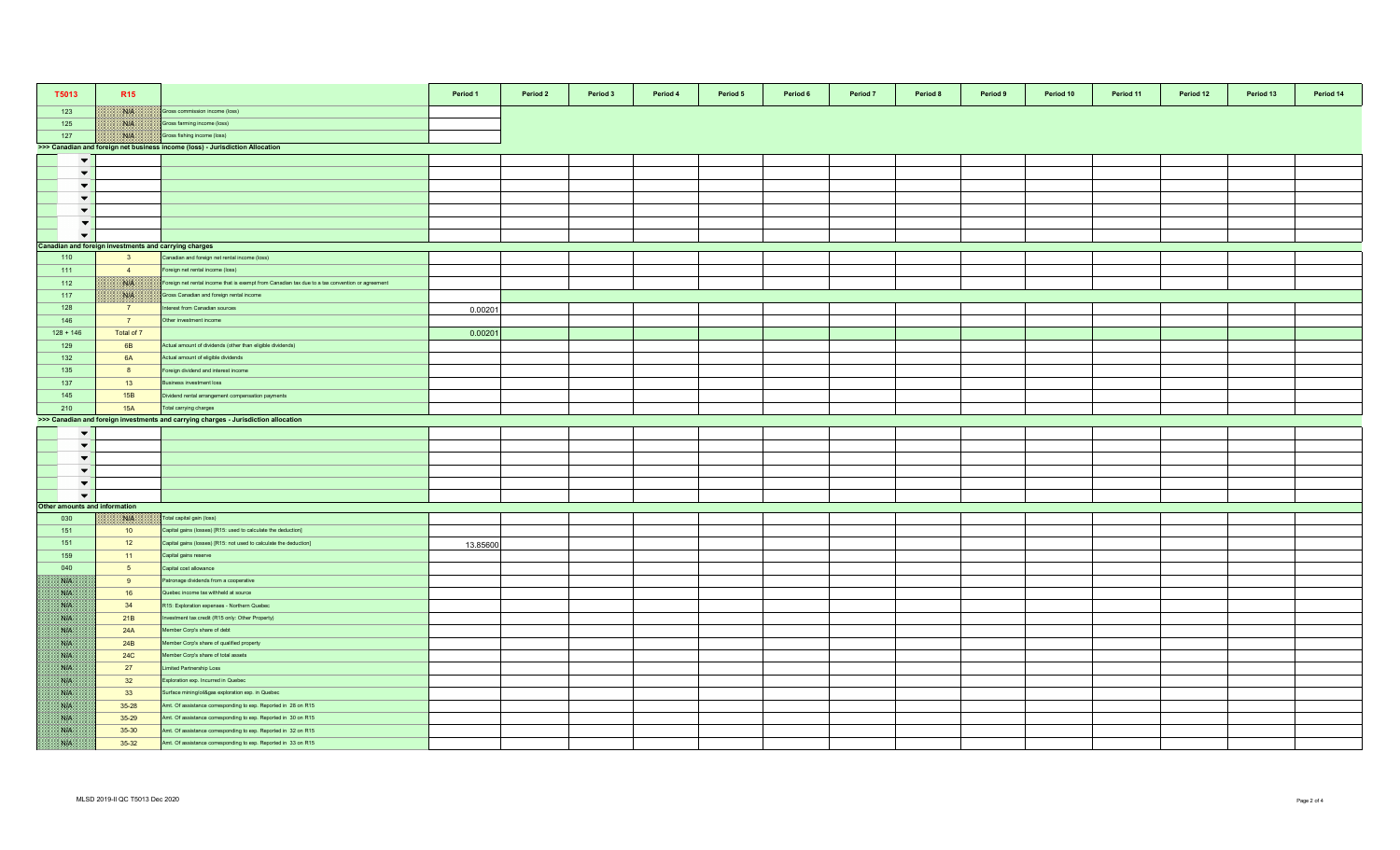| T5013                                | R <sub>15</sub>           |                                                                                                     | Period 1<br>Period 2 | Period 3<br>Period 4 | Period 5 | Period 6 | Period <sub>7</sub> | Period 8 | Period 9 | Period 10 | Period 11 | Period 12 | Period 13 | Period 14 |
|--------------------------------------|---------------------------|-----------------------------------------------------------------------------------------------------|----------------------|----------------------|----------|----------|---------------------|----------|----------|-----------|-----------|-----------|-----------|-----------|
| NN                                   | 35-33                     | Amt. Of assistance corresponding to exp. Reported in 33 on R15                                      |                      |                      |          |          |                     |          |          |           |           |           |           |           |
| NH                                   | 35-34                     | Research amt. of assistance corresponding to exp. Reported in 34 on R15                             |                      |                      |          |          |                     |          |          |           |           |           |           |           |
| SYP.                                 | 42                        | Percentage of business carried on in Quebec by the partnership                                      |                      |                      |          |          |                     |          |          |           |           |           |           |           |
| 171                                  | 17                        | Foreign tax paid on non-business income                                                             |                      |                      |          |          |                     |          |          |           |           |           |           |           |
| 172                                  | 18                        | oreign tax paid on business income                                                                  |                      |                      |          |          |                     |          |          |           |           |           |           |           |
| 173                                  | 28                        | Cdn Exploration Expenses (CEE)                                                                      |                      |                      |          |          |                     |          |          |           |           |           |           |           |
| 174                                  | 29                        | Cdn Development expenses (CDE)                                                                      |                      |                      |          |          |                     |          |          |           |           |           |           |           |
| 175                                  | 30                        | Cdn Oil and gas property exp (COPGE)                                                                |                      |                      |          |          |                     |          |          |           |           |           |           |           |
| 176                                  | 31                        | Foreign exploration and development expenses (FEDE)                                                 |                      |                      |          |          |                     |          |          |           |           |           |           |           |
| 182                                  | 19                        | Eligible amount of charitable donations                                                             |                      |                      |          |          |                     |          |          |           |           |           |           |           |
| 183                                  | 20                        | Eligible amount of cultural and ecological gifts                                                    |                      |                      |          |          |                     |          |          |           |           |           |           |           |
|                                      |                           | >>> Other amounts and information - T5013 jurisdiction allocation and R15 complementary information |                      |                      |          |          |                     |          |          |           |           |           |           |           |
| $\blacktriangledown$                 |                           |                                                                                                     |                      |                      |          |          |                     |          |          |           |           |           |           |           |
| $\overline{\phantom{a}}$             |                           |                                                                                                     |                      |                      |          |          |                     |          |          |           |           |           |           |           |
| $\blacktriangledown$                 |                           |                                                                                                     |                      |                      |          |          |                     |          |          |           |           |           |           |           |
| $\blacktriangledown$                 |                           |                                                                                                     |                      |                      |          |          |                     |          |          |           |           |           |           |           |
| $\blacktriangledown$                 |                           |                                                                                                     |                      |                      |          |          |                     |          |          |           |           |           |           |           |
| $\overline{\phantom{a}}$             |                           |                                                                                                     |                      |                      |          |          |                     |          |          |           |           |           |           |           |
| $\overline{\phantom{0}}$             |                           |                                                                                                     |                      |                      |          |          |                     |          |          |           |           |           |           |           |
| $\overline{\phantom{a}}$             |                           |                                                                                                     |                      |                      |          |          |                     |          |          |           |           |           |           |           |
| $\overline{\phantom{a}}$             |                           |                                                                                                     |                      |                      |          |          |                     |          |          |           |           |           |           |           |
|                                      |                           | Renounced Canadian exploration and development expenses                                             |                      |                      |          |          |                     |          |          |           |           |           |           |           |
| 190                                  | 60                        | Cdn exploration expense - renunciation                                                              |                      |                      |          |          |                     |          |          |           |           |           |           |           |
| 191                                  | 61                        | Cdn development expense - renunciation                                                              |                      |                      |          |          |                     |          |          |           |           |           |           |           |
| 192                                  | <b>BALE</b>               | Cdn exploration expense - assistance                                                                |                      |                      |          |          |                     |          |          |           |           |           |           |           |
| 193                                  | NIA                       | Cdn development expense - assistance                                                                |                      |                      |          |          |                     |          |          |           |           |           |           |           |
| 196                                  | $\mathcal{N}(\mathbb{R})$ | Reduction - Portion subject int. free                                                               |                      |                      |          |          |                     |          |          |           |           |           |           |           |
| 194                                  | <b>BUS</b>                | Amount - Exp qualifying for ITC                                                                     |                      |                      |          |          |                     |          |          |           |           |           |           |           |
| 195                                  | <b>NIA</b>                | Amount - Portion subject int. free                                                                  |                      |                      |          |          |                     |          |          |           |           |           |           |           |
| 197                                  | ma                        | BC - Expenses - Tax Credit                                                                          |                      |                      |          |          |                     |          |          |           |           |           |           |           |
| 198                                  | NIA                       | SK - Expenses - Tax Credit                                                                          |                      |                      |          |          |                     |          |          |           |           |           |           |           |
| 199                                  | <b>BAR</b>                | MB - Expenses - Tax Credit                                                                          |                      |                      |          |          |                     |          |          |           |           |           |           |           |
| 200                                  | <b>SHELL</b>              | ON - Expenses - Tax Credit                                                                          |                      |                      |          |          |                     |          |          |           |           |           |           |           |
| WB                                   | 62                        | Quebec Exploration Expense                                                                          |                      |                      |          |          |                     |          |          |           |           |           |           |           |
| NB                                   | 63                        | Quebec surface mining exploration or oil and gas exploration expenses                               |                      |                      |          |          |                     |          |          |           |           |           |           |           |
| <b>SALE</b>                          | 64                        | Exploration expenses - Northern Quebec                                                              |                      |                      |          |          |                     |          |          |           |           |           |           |           |
| <b>BATE</b>                          | 65                        | Security issues expenses                                                                            |                      |                      |          |          |                     |          |          |           |           |           |           |           |
| NB                                   | 66-60                     | Amt. of assistance corresponding to exp. reported in 60                                             |                      |                      |          |          |                     |          |          |           |           |           |           |           |
| <b>SIE</b>                           | 66-61                     | Amt. of assistance corresponding to exp. reported in 61                                             |                      |                      |          |          |                     |          |          |           |           |           |           |           |
| <b>NA</b>                            | 66-62                     | Amt. of assistance corresponding to exp. reported in 62                                             |                      |                      |          |          |                     |          |          |           |           |           |           |           |
| NP                                   | 66-63                     | Amt. of assistance corresponding to exp. reported in 63                                             |                      |                      |          |          |                     |          |          |           |           |           |           |           |
| WB<br><b>Tax Shelter Information</b> | 66-64                     | Amt. of assistance corresponding to exp. reported in 64                                             |                      |                      |          |          |                     |          |          |           |           |           |           |           |
| 201                                  | 50                        | Number of units acquired                                                                            | 1.00000              |                      |          |          |                     |          |          |           |           |           |           |           |
| 202                                  | 51                        | Cost per unit                                                                                       | 25.00000             |                      |          |          |                     |          |          |           |           |           |           |           |
|                                      |                           |                                                                                                     |                      |                      |          |          |                     |          |          |           |           |           |           |           |